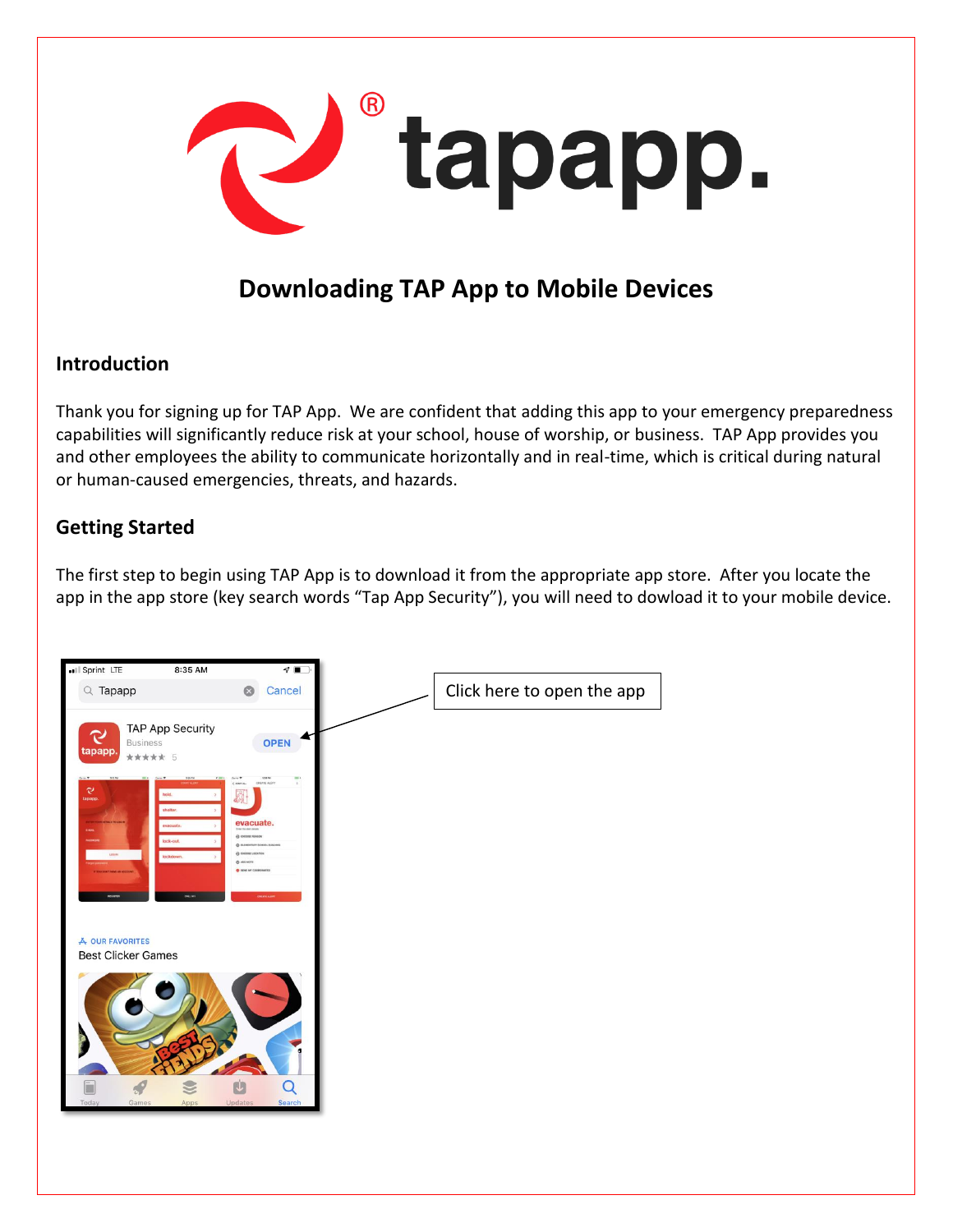After the app is dowloaded to your device, you will be prompted to **allow notifications**.



Special Note: If you are currently using an older version of the app, you'll need to uninstall the current version and reinstall the new version to your device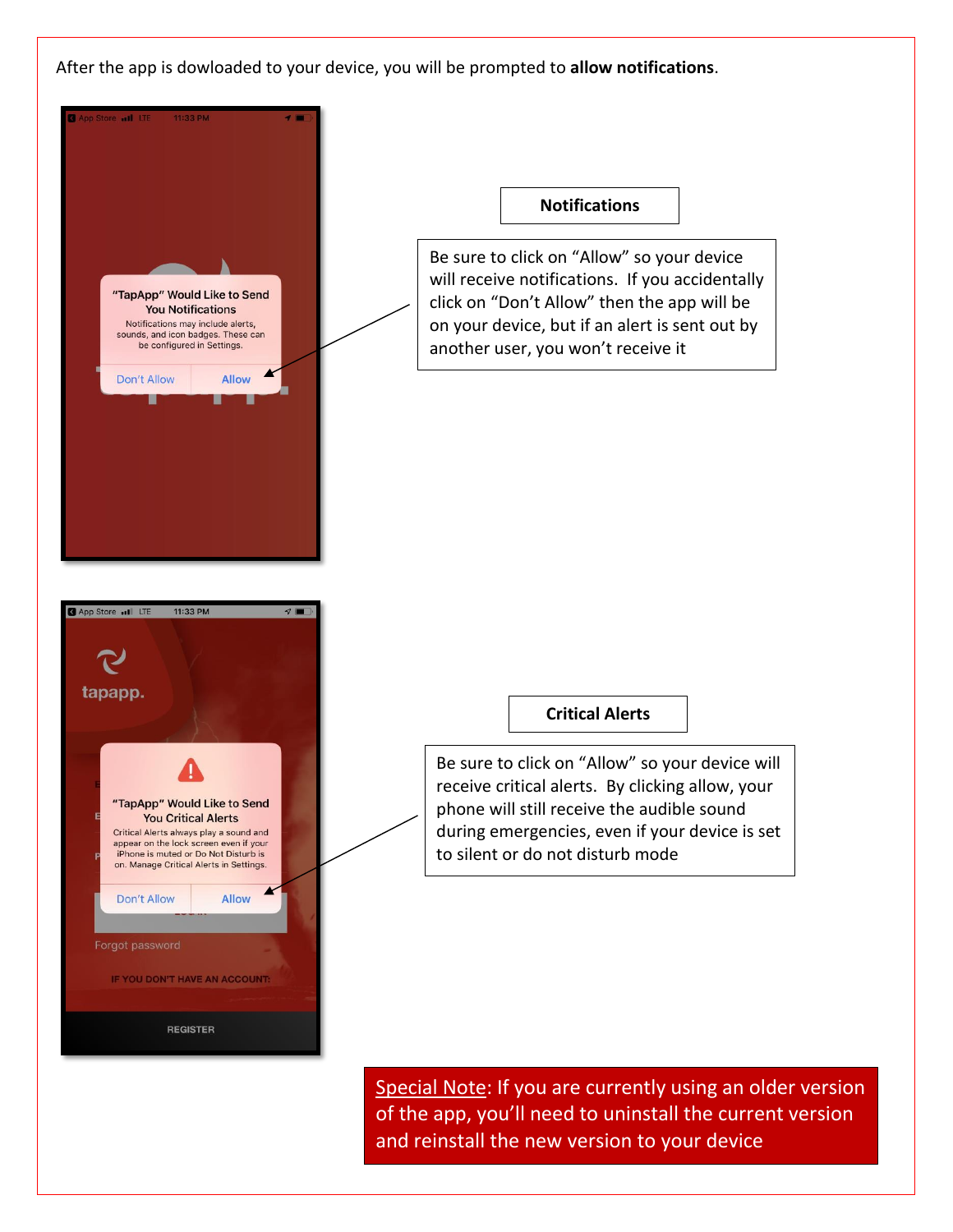# **Registering an Account in the System**

After you give permissions to allow notifications and critical alerts, you'll need to register an account.

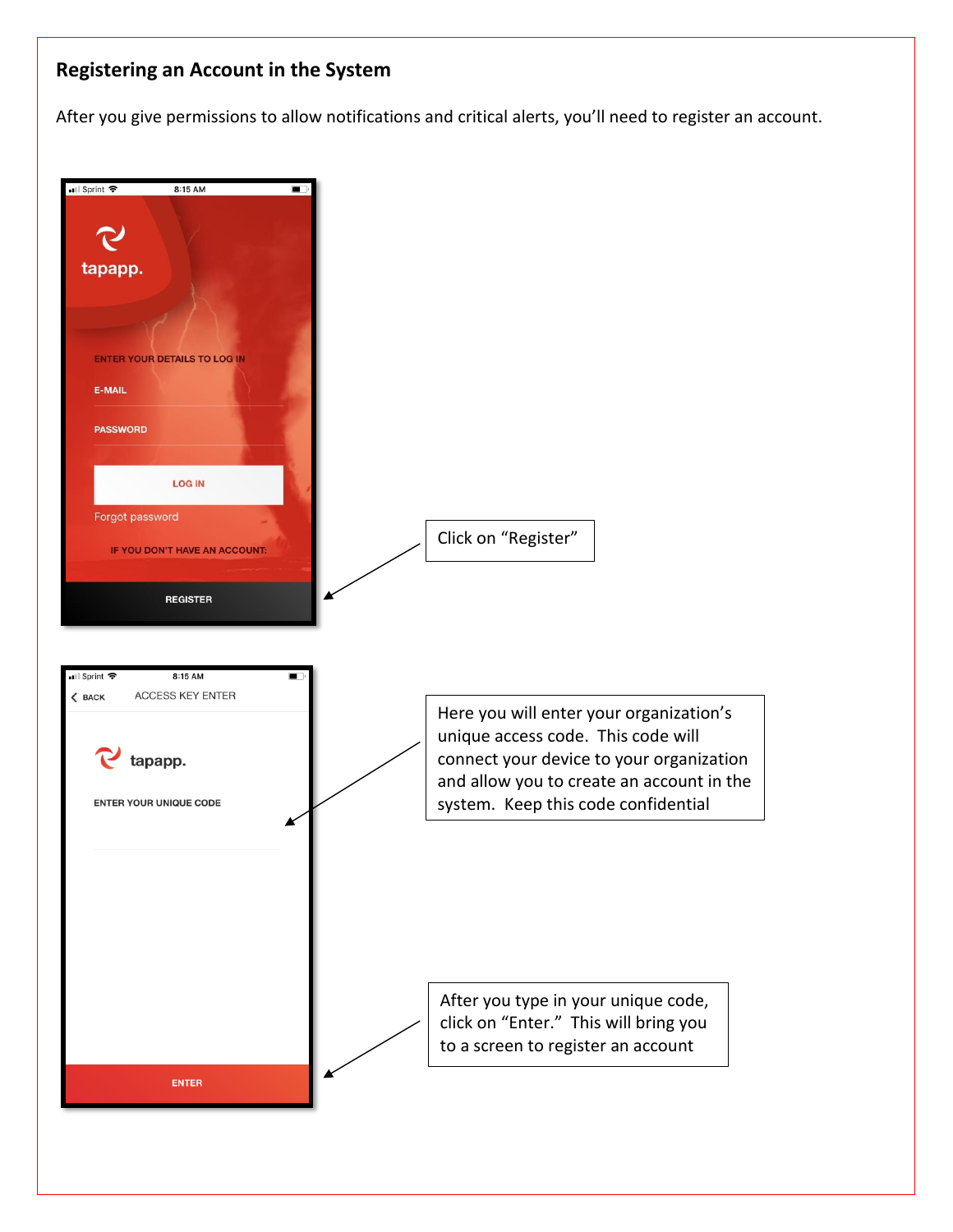#### **Registering an Account**

Now it's time to register an account. Be sure to enter all the required information when registering an account in the system. This includes: First and Last Name, Email, Password (at least 6 Characters), Your Position, and Phone Number.

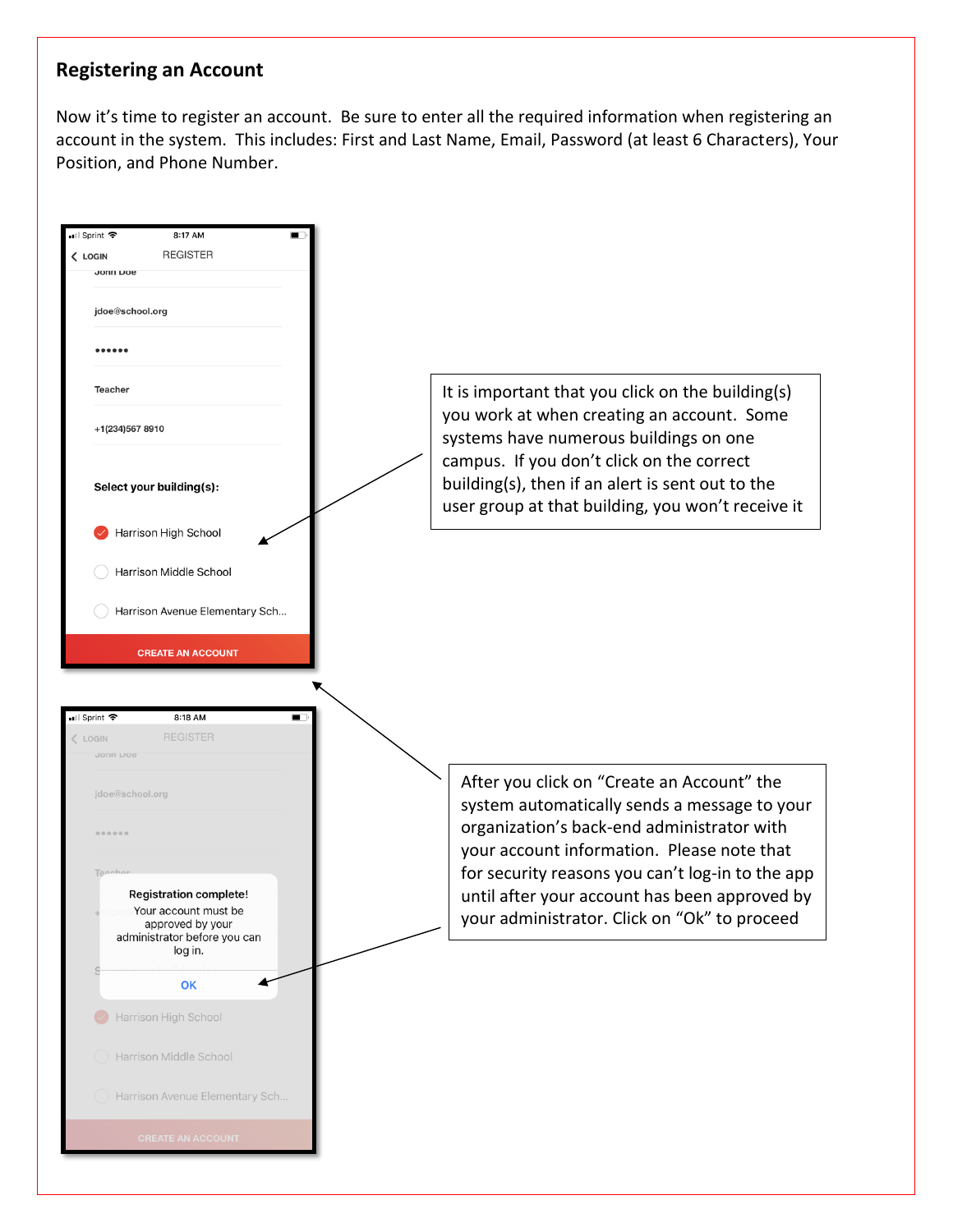# **Checking Your Phone Settings**

To be sure that your device's phone settings are correct, you can check by viewing it in settings.

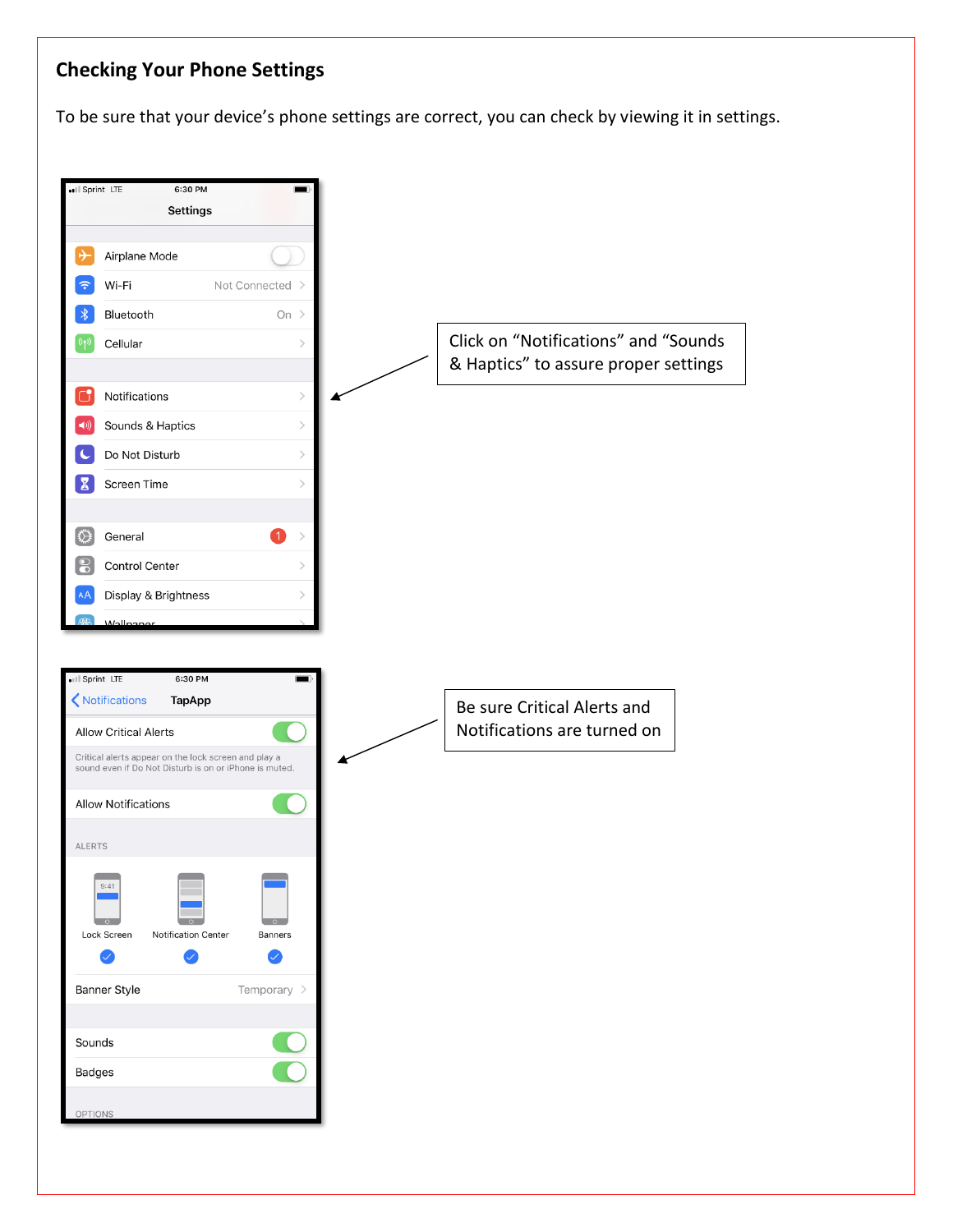# **Receiving Alerts**

After someone activates the TAP App system, users should receive a visual and audible notification on their mobile device.